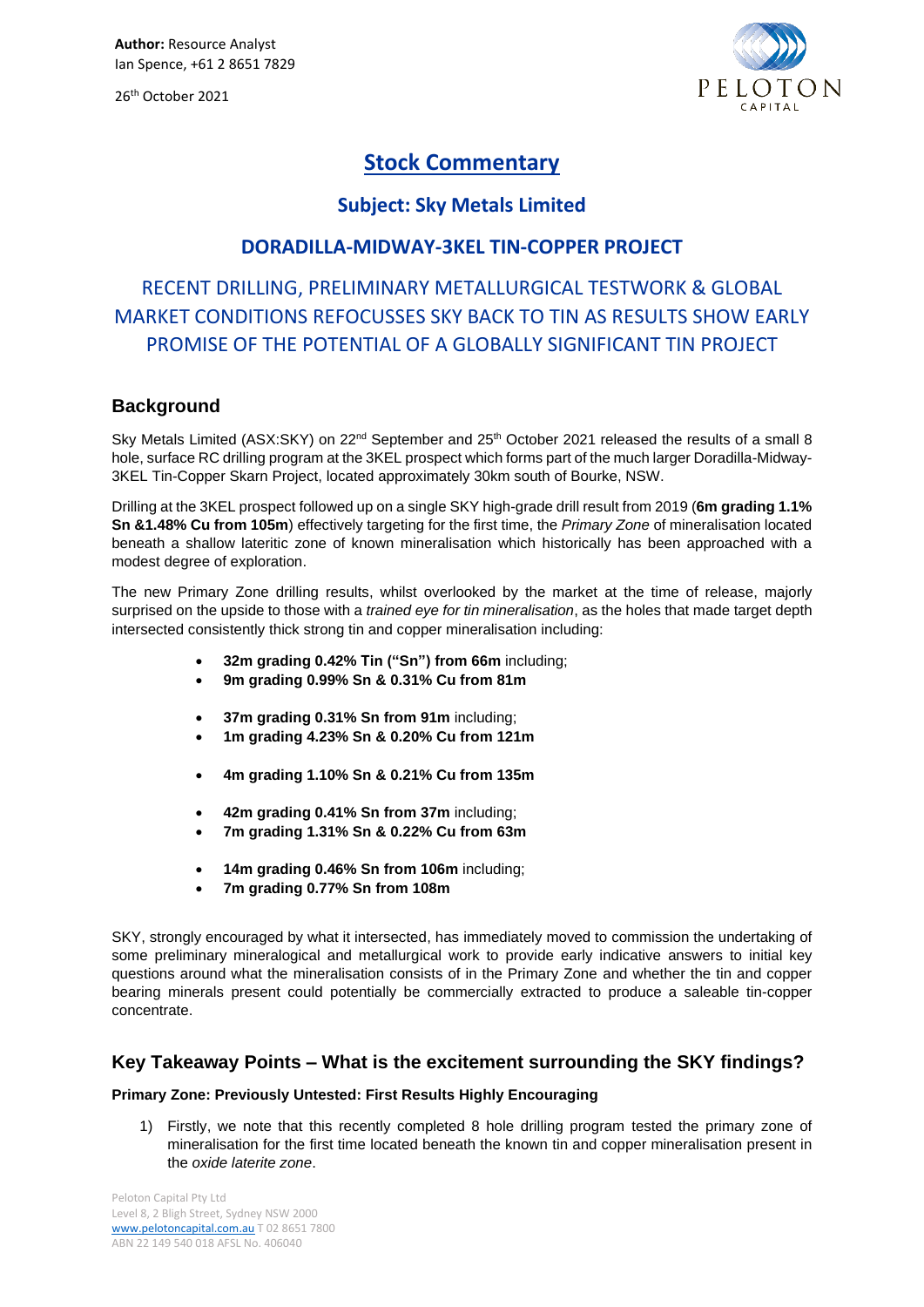

- 2) The drilling has demonstrated that not only is the mineralisation of a high grade nature, but also it appears to be thick and consistent in its makeup.
- 3) Over a reasonable strike length, we consider anything over 0.1% Sn to be of significant interest, so to have intersections of several tens of metres running 0.3 to 0.4% Sn is substantially worthy of note, particularly when within those intersections, grades up to and over 4% Sn are reported. NB:1% Sn is currently grade equivalent to approximately 6.6 grams per tonne gold.

### **Historically Assumed to be Metallurgically Complex But New Preliminary Metallurgical Work is Strongly Indicating this May Not Be So**

- 4) Previous explorers have all assumed that the mineralisation in the primary zone would be too metallurgically complex to consider commercially extracting the tin and copper bearing minerals and producing a saleable concentrate. However, based on new results from some very early metallurgical studies and test work, this "*too hard*" assumption may have itself been too premature.
- 5) From discussion with SKY management the metallurgy of the primary zone mineralisation is nowhere near as complex as they or previous explorers had initially assumed. The tin mineralisation reports as *malayaite*, a calcium tin silicate and the copper reporting as being contained within *bornite* (copper sulphide).
- 6) Historically, any tin incorporated in a *silicate* crystal structure as opposed to the traditional *oxide*  structure (in the form of cassiterite) was considered too metallurgically complex from which to commercially extract tin. However, malayaite is amenable to processing and smelting and today there is a significant active part of the tin mining and processing sector in Malaysia that does just that i.e. commercially extracts tin from the tin silicate malayaite.
- 7) Whilst we cannot over emphasise the preliminary nature of the metallurgical work that has been undertaken so far, we understand SKY's approach to Malaysian smelters has been receptive, with discussion if proven in sufficient quantity, the malayaite would likely be amenable to commercial extraction and concentration for shipment to Malaysia for smelting. We anticipate samples will be sent in the near term to Malaysian malayaite processors for initial metallurgical testing.
- 8) Furthermore, SKY management has recognised the potential for a density contrast between the dense malayaite and the surrounding waste material, and alternatively a fluorescence contrast has initiated advanced discussions with experienced sorting technology firm TOMRA to investigate the potential of XRF, density or optical ore sorting. We are informed TOMRA is about to run a series of simulated ore sorting tests at its Sydney laboratory this coming week. The early concept being considered is that a combination of initial ore sorting from one of TOMRA's units followed by standard heavy media separation would be required to produce an exportable concentrate roughly containing 60% malayaite and 30% bornite. We anticipate SKY will announce the results of this preliminary test work in late November 2021.

### **Mineralised Skarn Footprint is Large, Trending for >14km**

- 9) Importantly, we recognise the recent small drilling program only targeted the 3KEL prospect/target. 3KEL represents only the north-eastern 2.5km strike portion of a much larger +14km long mineralised trend known as the Doradilla- Midway-3KEL Tin-Copper Skarn (See diagrams below)
- 10) The oxide zone at 3KEL together with Midway already represents a substantial oxide tin deposit. However, the potential of the primary zone along the 14km long trend to host one or more large (i.e., several million tonnes) primary tin-copper deposits is considered excellent.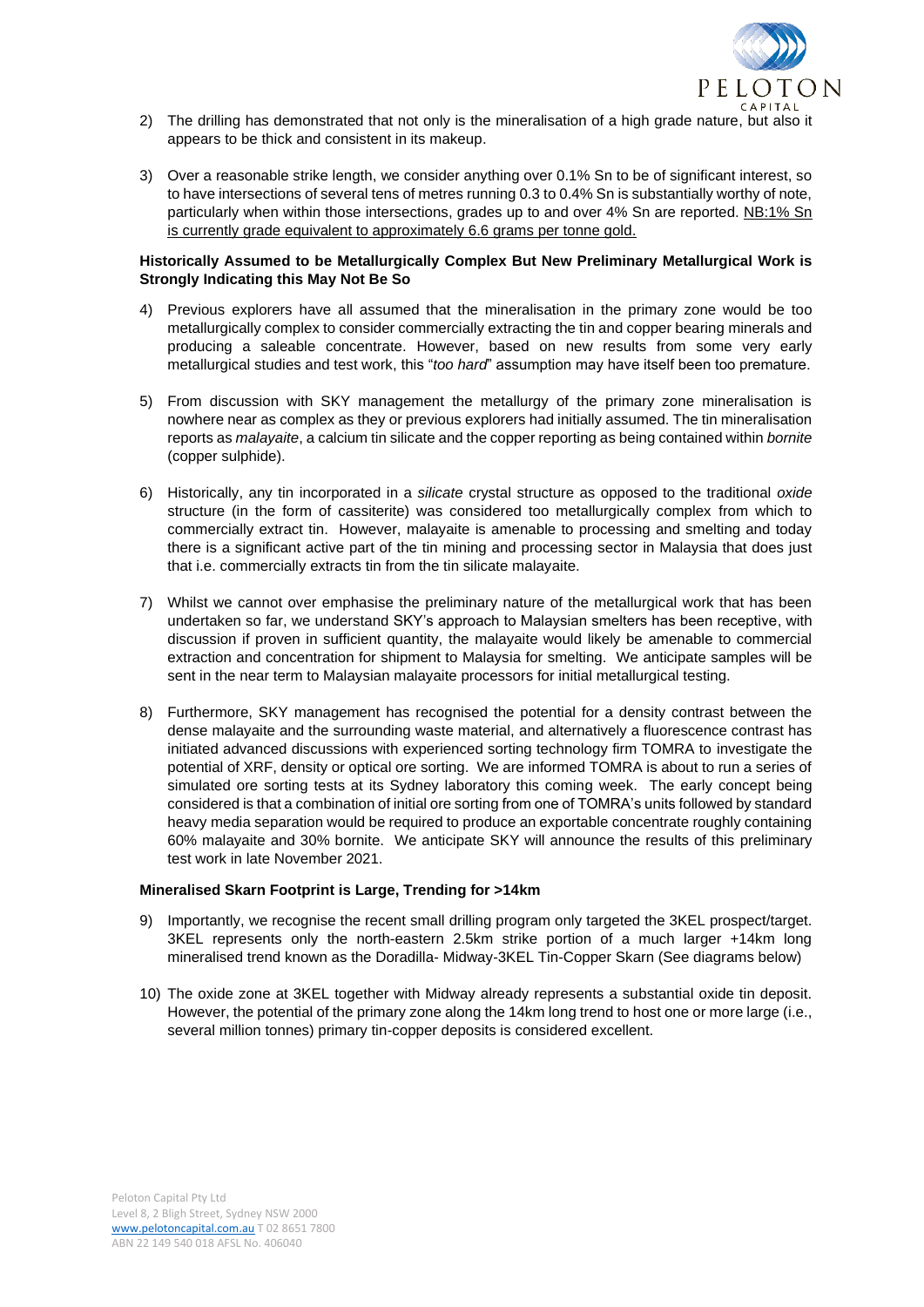



Above: Long section highlighting drilling and assays received to date at 3KEL. The Long section strongly highlights the mineralisation currently open to the southwest, northeast and at depth



Above: Schematic diagram of the Doradilla-Midway-3KEL Tin-Copper Skarn Trend taken form the Company's 2019 prospectus. Whilst schematic in nature the diagram nevertheless highlights well the potential of the trend to host one or more substantial primary tin-copper resource(s) along the 14km mineralised strike

### **Copper Content Should not be Overlooked or Underestimated**

- 11) In addition to the tin bearing malayaite, the copper content of the skarn deposit should not be overlooked or underestimated. With the copper in the primary zone being largely present in the form of the copper sulphide bornite, we consider a clean copper concentrate of bornite would be considered very desirable to global off takers and smelters.
- 12) Whilst grades at first glance range from 0.2 to 0.4% Cu on average (with notable included intervals up to and exceeding 4% Cu) it is easy to overlook the potential of the deposit for its copper potential, simply dispelling it as too low grade. However, mined with the tin bearing malayaite as a secondary mineral the bornite would essentially be considered a secondary mineral having the potential to provide additional substantial revenue which could go straight to the bottom line.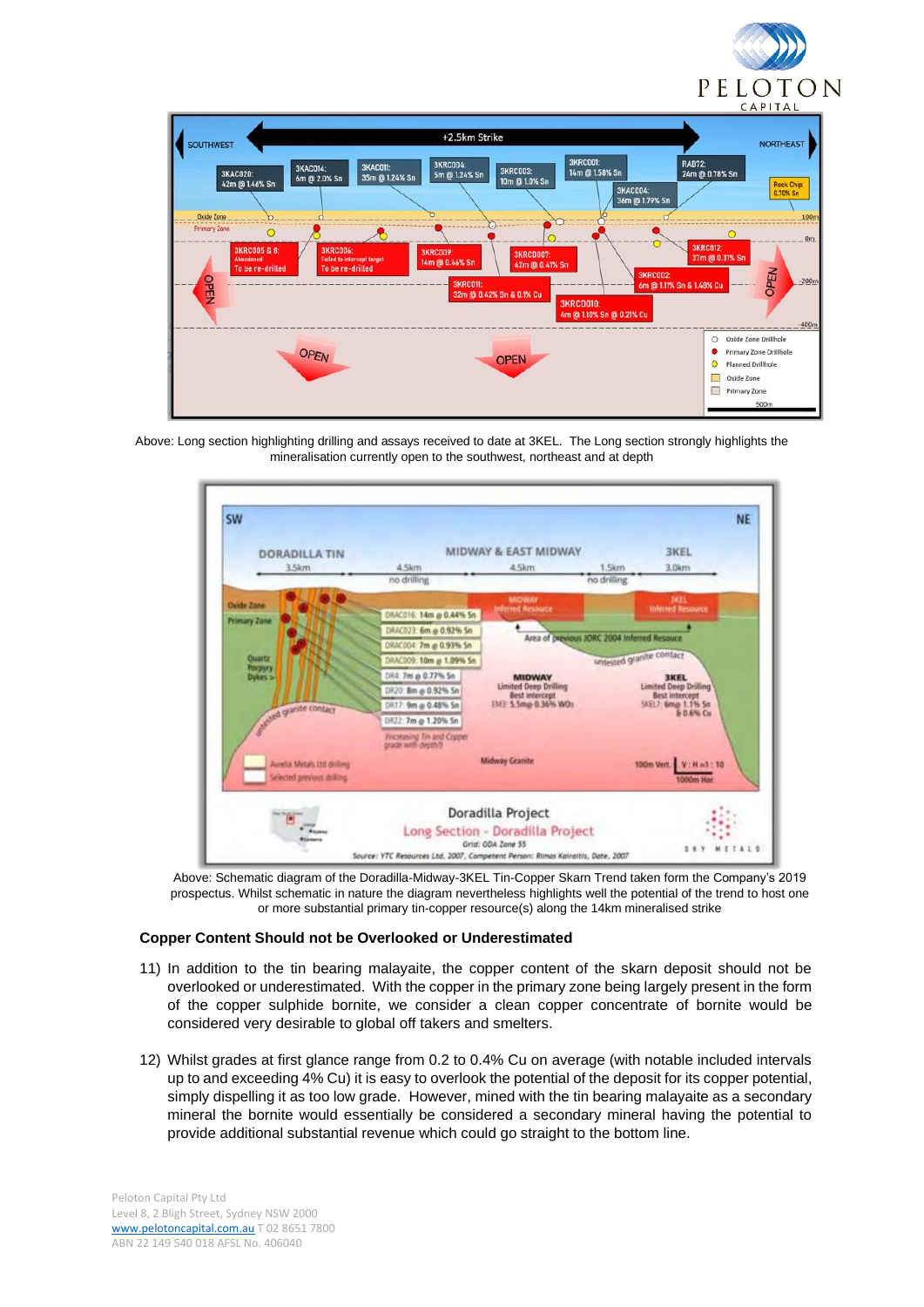

13) Furthermore, the Doradilla-Midway-3KEL trend's potential to host multiple deposits of several million tonnes provides economies of scale which could result in a substantial copper inventory eventuating.

### **Current Tin Market Supply – Demand Disconnect**

14) SKY originally listed in June 2019 as a NSW tin focussed explorer holding a wholly owned portfolio of NSW tin assets including the Doradilla-Midway-3KEL Tin-Copper Skarn Project. At the time market forces largely dictated to the Company to *park up* its tin exploration and concentrate on gold and then copper exploration, which it has done until now. However, with tin now consistently trading well above USD30,000 per tonne (Currently circa 36,700 per tonne) since June 2021 and the tin market currently unable to solve the supply-demand imbalance, as no new production of any significance has come on line, there is now a pressing need for SKY to relook at its substantial tin portfolio which we believe has strong potential to host one or more globally significant deposits.



**Disclaimer & Disclosure of Interests:** This stock commentary is provided by Peloton Capital Pty Ltd (Peloton) (ABN 22 149 540 018, AFSL 406040) and is general in nature. It is intended solely for the use of wholesale clients. This stock commentary must not be copied or reproduced, or distributed to any person, unless otherwise expressly agreed by Peloton. This document contains only general securities information or general financial product advice. The information contained in this stock commentary has been obtained from sources that were accurate at the time of issue, including the company's ASX releases which have been relied upon for factual accuracy. The information has not been independently verified. Peloton does not warrant the accuracy or reliability of the information in this stock commentary. The stock commentary is current as of the date it has been published.

In preparing the stock commentary, Peloton did not take into account the specific investment objectives, financial situation or particular needs of any specific recipient. The stock commentary is published only for informational purposes and is not intended to be personal financial product advice. This stock commentary is not a solicitation or an offer to buy or sell any financial product. Peloton is not aware whether a recipient intends to rely on this stock commentary and is not aware of how it will be used by the recipient. Before acting on this general financial product advice, you should consider the appropriateness of the advice having regard to your personal situation, investment objectives or needs. Recipients should not regard the stock commentary as a substitute for the exercise of their own judgment.

The views expressed in this stock commentary are those of the analyst/author named on the cover page. No part of the compensation of the analyst is directly related to inclusion of specific recommendations or views in this stock commentary. The analyst/author may receive compensation partly based on Peloton revenues as well as performance measures such as accuracy and efficacy of recommendations, stock commentaries and research reports.

Peloton Capital Pty Ltd Level 8, 2 Bligh Street, Sydney NSW 2000 [www.pelotoncapital.com.au](http://www.pelotoncapital.com.au/) T 02 8651 7800 ABN 22 149 540 018 AFSL No. 406040